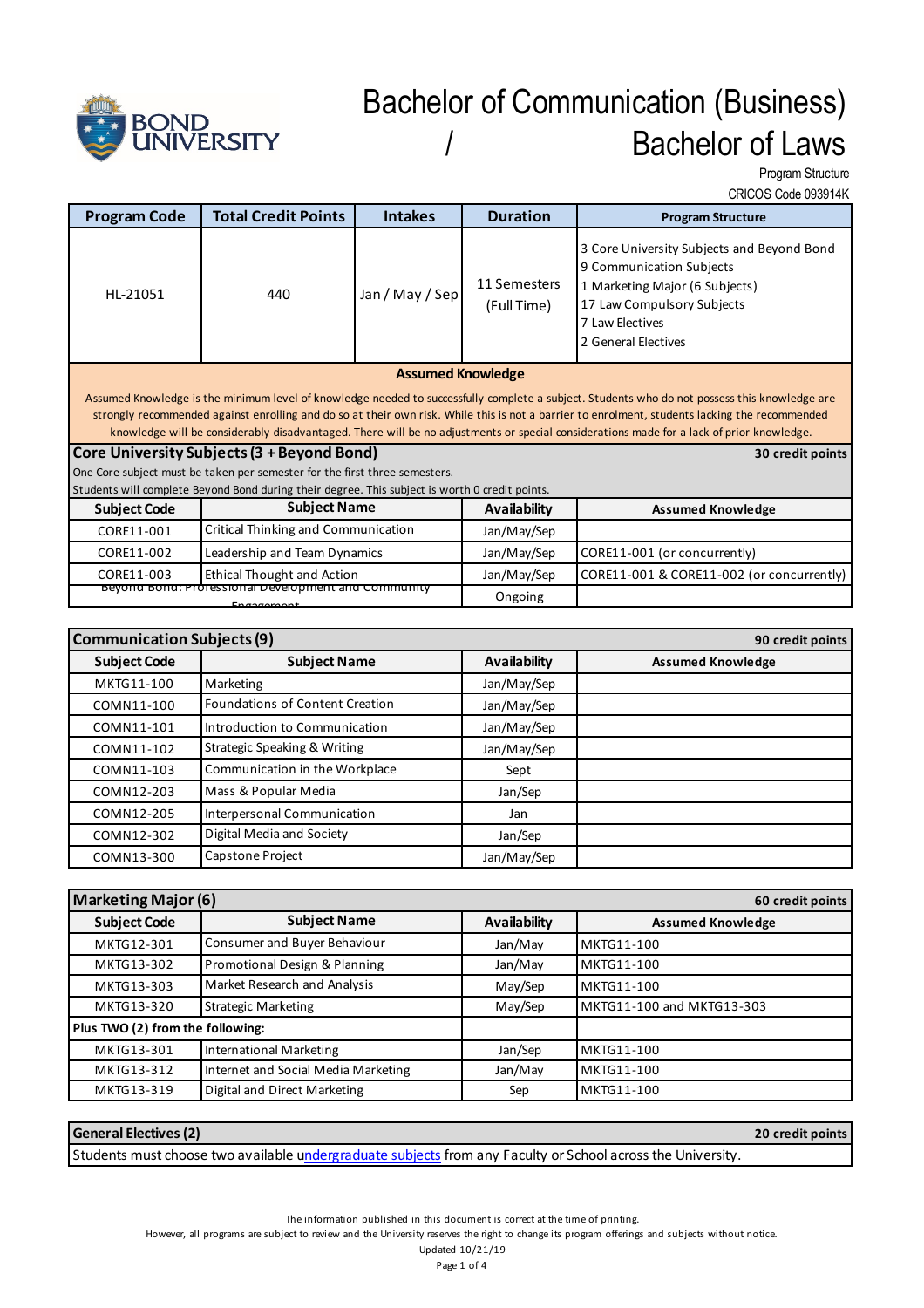

# Bachelor of Communication (Business) Bachelor of Laws

Program Structure (Cont.)

| Law Compulsory Subjects (17) |                                        | 170 credit points         |                                                                                  |
|------------------------------|----------------------------------------|---------------------------|----------------------------------------------------------------------------------|
| <b>Subject Code</b>          | <b>Subject Name</b>                    | <b>Availability</b>       | <b>Assumed Knowledge</b>                                                         |
| LAWS11-105                   | Legal Foundations A                    | Jan/May/Sep               |                                                                                  |
| LAWS11-106                   | Legal Foundations B                    | Jan/May/Sep               |                                                                                  |
| LAWS11-107                   | <b>Foundations of Private Law</b>      | Jan/May/Sep               | LAWS11-105 LFA (or concurrently)<br>and LAWS11-106 LFB (or concurrently)         |
| LAWS11-108                   | Foundations of Public and Criminal Law | Jan/May/Sep               | LAWS11-105 LFA (or concurrently)<br>and LAWS11-106 LFB (or concurrently)         |
| LAWS11-201                   | Contract Law A                         | Jan/May/Sep               | LAWS11-107 FPL (or concurrently)                                                 |
| LAWS11-202                   | Tort Law                               | Jan/May/Sep               | LAWS11-107 FPL (or concurrently)                                                 |
| LAWS11-203                   | Criminal Law                           | Jan/May/Sep               | LAWS11-108 FPCL (or concurrently)                                                |
| LAWS11-204                   | Property Law A                         | Jan/May/Sep               | LAWS11-107 FPL (or concurrently)                                                 |
| LAWS11-216                   | <b>Constitutional Law</b>              | Jan/May/Sep               | LAWS11-108 FPCL (or concurrently)                                                |
| LAWS11-217                   | Contract Law B                         | Jan/May/Sep               | LAWS11-201 Contract Law A                                                        |
| LAWS11-218                   | Property Law B                         | Jan/May/Sep               | LAWS11-204 Property Law A                                                        |
| LAWS11-310                   | Corporate Law                          | Jan/May/Sep               | LAWS11-202 Tort Law and<br>LAWS11-217 Contract Law B (or concurrently)           |
| LAWS11-313                   | Equity                                 | Jan/May/Sep               | LAWS11-202 Tort Law and<br>LAWS11-217 Contract Law B                             |
| LAWS11-317                   | Administrative Law                     | Jan/May/Sep               | LAWS11-216 Constitutional Law                                                    |
| LAWS11-318                   | Evidence                               | Jan/May/Sep               | LAWS11-203 Criminal Law                                                          |
| LAWS11-325                   | Civil Dispute Resolution               | Jan/May/Sep<br>(from 192) | LAWS11-202 Tort Law and LAWS11-217<br>Contract Law B and LAWS11-218 Property Law |
| LAWS11-326                   | Legal Profession                       | Jan/May/Sep<br>(from 192) | LAWS11-325 Civil Dispute Resolution<br>(or concurrently)                         |

#### **Law Electives (7)**

**70 credit points**

Students must choose Undergraduate Law Electives from the Faculty of Law's offerings.\*\*

Students may choose to complete an optional Law Specialisation (40cp) in one of the following areas:

• Canadian Law and Practice • Corporate and Commercial Law • Legal Practice

- 
- Contemporary Legal Issues International and Comparative Law Media and Technology Law

To be eligible for a Law Specialisation, students must complete a minimum of four Law Electives (40 credit points) within one of the above areas. Eligible students will receive a Specialisation Certificate at the completion of their Law program.

### **Bachelor of Laws with Honours**

Please see eligibility requirements for achieving Honours (\*\*including the completion of LAWS13-569 Legal Research Project as an elective) on the Law Honours / Distinction information webpage.

However, all programs are subject to review and the University reserves the right to change its program offerings and subjects without notice.

Updated 10/21/19 Page 2 of 4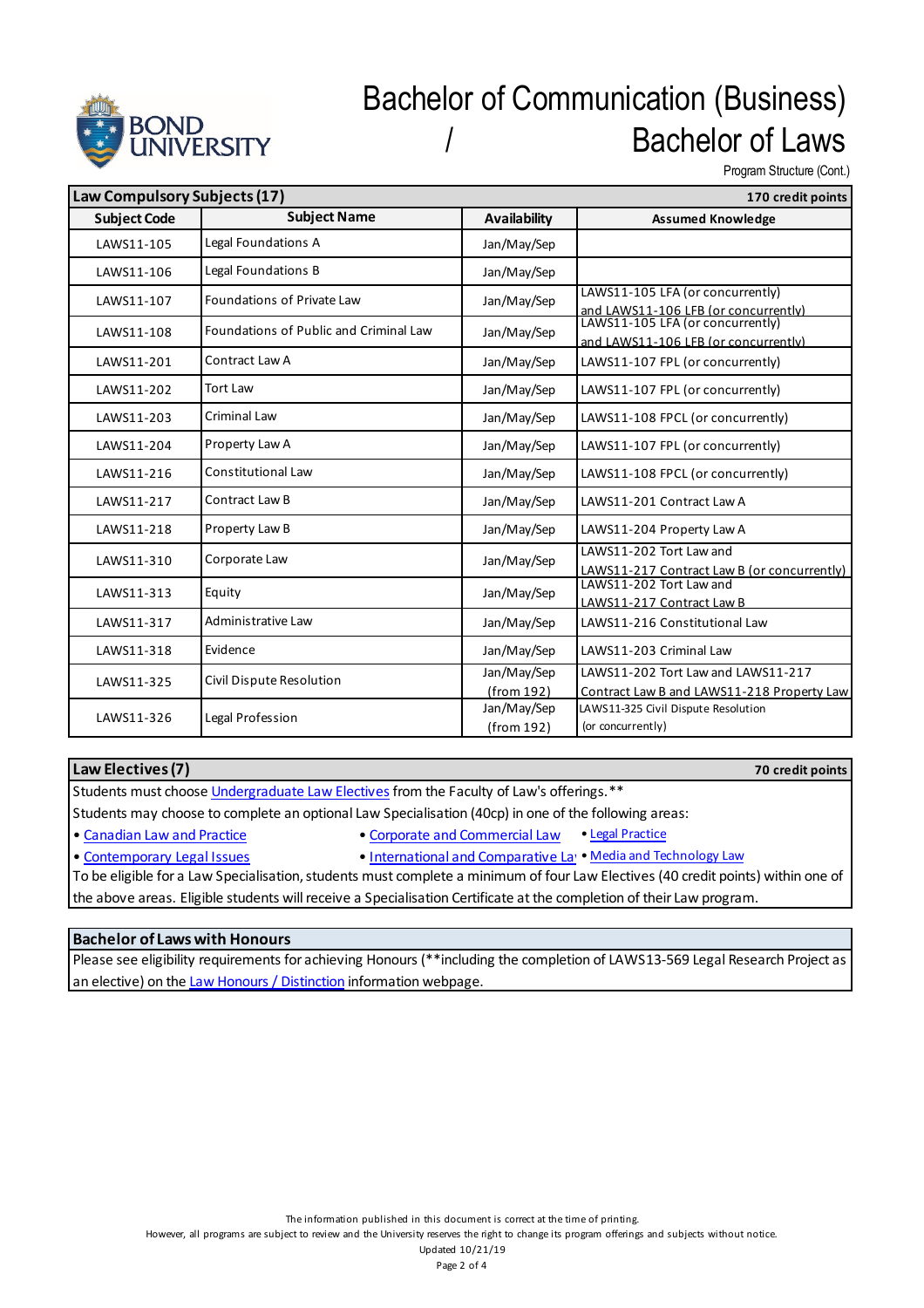

### Bachelor of Communication (Business) / Bachelor of Laws

Program Sequence

| Semester | <b>Subject Code</b> | <b>Subject</b>                             | <b>Notes</b> |
|----------|---------------------|--------------------------------------------|--------------|
| 1st      | CORE11-001          | <b>Critical Thinking and Communication</b> |              |
|          | MKTG11-100          | <b>Marketing</b>                           |              |
|          | LAWS11-105          | Legal Foundations A                        |              |
|          | LAWS11-106          | Legal Foundations B                        |              |
|          |                     | Beyond Bond*                               |              |
| 2nd      | CORE11-002          | Leadership and Team Dynamics               |              |
|          | LAWS11-107          | Foundations of Private Law                 |              |
|          | LAWS11-108          | Foundations of Public and Criminal La      |              |
|          |                     | <b>Communication Subject</b>               |              |
|          | CORE11-003          | <b>Ethical Thought and Action</b>          |              |
| 3rd      | LAWS11-201          | Contract Law A                             |              |
|          | LAWS11-202          | <b>Tort Law</b>                            |              |
|          |                     | <b>Communication Subject</b>               |              |
|          | LAWS11-203          | Criminal Law                               |              |
| 4th      | LAWS11-204          | Property Law A                             |              |
|          |                     | <b>Communication Subject</b>               |              |
|          |                     | Marketing Major subject                    |              |
|          | LAWS11-217          | Contract Law B                             |              |
|          | LAWS11-218          | Property Law B                             |              |
| 5th      |                     | <b>Communication Subject</b>               |              |
|          |                     | Marketing Major subject                    |              |
|          | LAWS11-216          | Constitutional Law                         |              |
|          |                     | Law Elective                               |              |
| 6th      |                     | <b>Communication Subject</b>               |              |
|          |                     | Marketing Major subject                    |              |
|          | LAWS11-317          | Administrative Law                         |              |
| 7th      | LAWS11-310          | Corporate Law                              |              |
|          |                     | <b>Communication Subject</b>               |              |
|          |                     | <b>Law Elective</b>                        |              |
|          | LAWS11-313          | Equity                                     |              |
| 8th      |                     | <b>Communication Subject</b>               |              |
|          |                     | Marketing Major subject                    |              |
|          |                     | <b>Law Elective</b>                        |              |
|          | LAWS11-318          | Evidence                                   |              |
|          |                     | <b>Communication Subject</b>               |              |
| 9th      |                     | Marketing Major subject                    |              |
|          |                     | <b>Law Elective</b>                        |              |
| 10th     | LAWS11-325          | Civil Dispute Resolution                   |              |
|          |                     | <b>Law Elective</b>                        |              |
|          |                     | <b>Law Elective</b>                        |              |
|          |                     | Marketing Major subject                    |              |
| 11th     | LAWS11-326          | Legal Profession                           |              |
|          |                     | <b>Law Elective</b>                        |              |
|          |                     | <b>General Elective</b>                    |              |
|          |                     | <b>General Elective</b>                    |              |

\*Students will complete Beyond Bond during their degree. This subject is worth 0 credit points.<br>\*Students will complete Beyond Bond during their degree. This subject is worth 0 credit pointing.

However, all programs are subject to review and the University reserves the right to change its program offerings and subjects without notice.

Updated 10/21/19